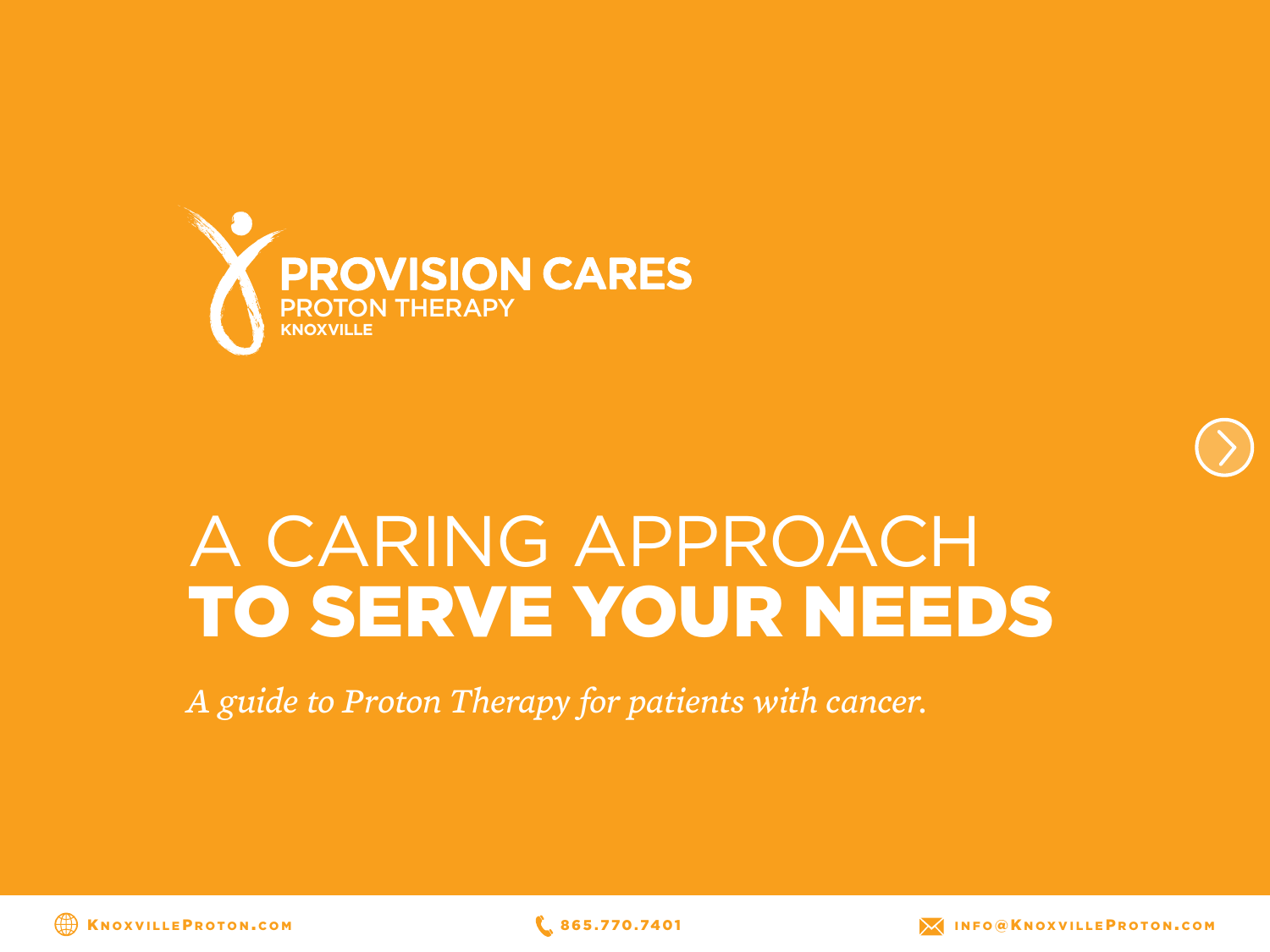## WHY CHOOSE PROTON THERAPY?

#### **MORE PRECISE. FEWER SIDE EFFECTS.**

Proton Therapy is an advanced form of radiation therapy. It precisely targets tumors, significantly reducing the amount of radiation exposure the body receives during treatment. As a result, there is less damage to healthy tissue and patients experience fewer side effects during and after treatment.

### **CANCERS WE TREAT**

Proton therapy is effective in treating various types of cancers, as well as some non-cancerous tumors. It is particularly beneficial for treating tumors near critical structures or vital organs, such as the brain, heart, or spinal cord.

**• Prostate cancer** 

**Breast tumors**

**Lung tumors**

- **Head, neck, and oral tumors**
	- **Gynecologic cancers**
- **Brain tumors**
- **Pediatric tumors**
- **Orbital and eye tumors**
- **Base-of-skull tumors**

**Tumors near the spine**

- **Sarcomas and other connective and soft tissue tumors**
- **Gastrointestinal tumors, including esophageal, pancreatic, liver, colon, and anal**
- **Recurrent cancers**

*NOTE: This is not a complete list of all cancers that can benefit from proton therapy. Please speak with our Cancer Care Experts to find out if you're a candidate.*

The image below illustrates how protons differ from traditional x-ray radiation. Protons can be controlled to stop at a specific target, but x-rays cannot. Therefore, x-rays deliver unnecessary radiation beyond the tumor.

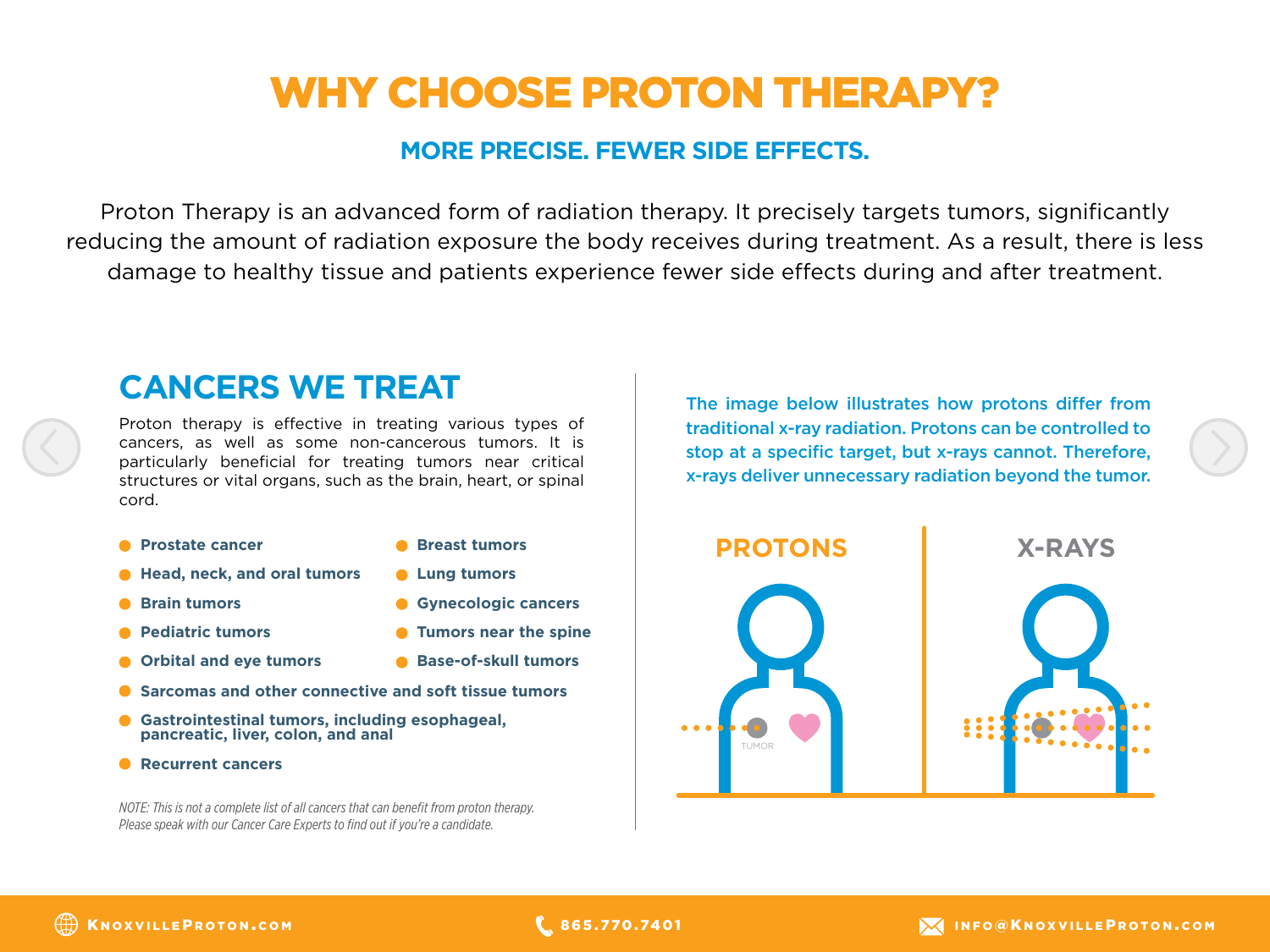### PROTON THERAPY AVOIDS UNNECESSARY RADIATION

When protons enter the body, most of their energy is deposited at the tumor and does not continue beyond that target. This unique behavior allows protons to destroy cancer cells while minimizing damage to nearby healthy tissue and critical structures. This differs from traditional radiation, in which x-rays deposit more radiation before their target, then continue delivering radiation beyond the tumor where healthy tissue and organs may be at risk.





This graph shows the difference between protons and x-rays (IMRT). The **orange area** represents proton therapy. Because the penetration depth of radiation into the body can be controlled, the proper dose of radiation is delivered to the tumor and then stops, limiting exposure to healthy tissue. On the other hand, the **gray area** represents IMRT, which uses x-rays that enter the body, deposit energy at the tumor, then continue beyond the tumor.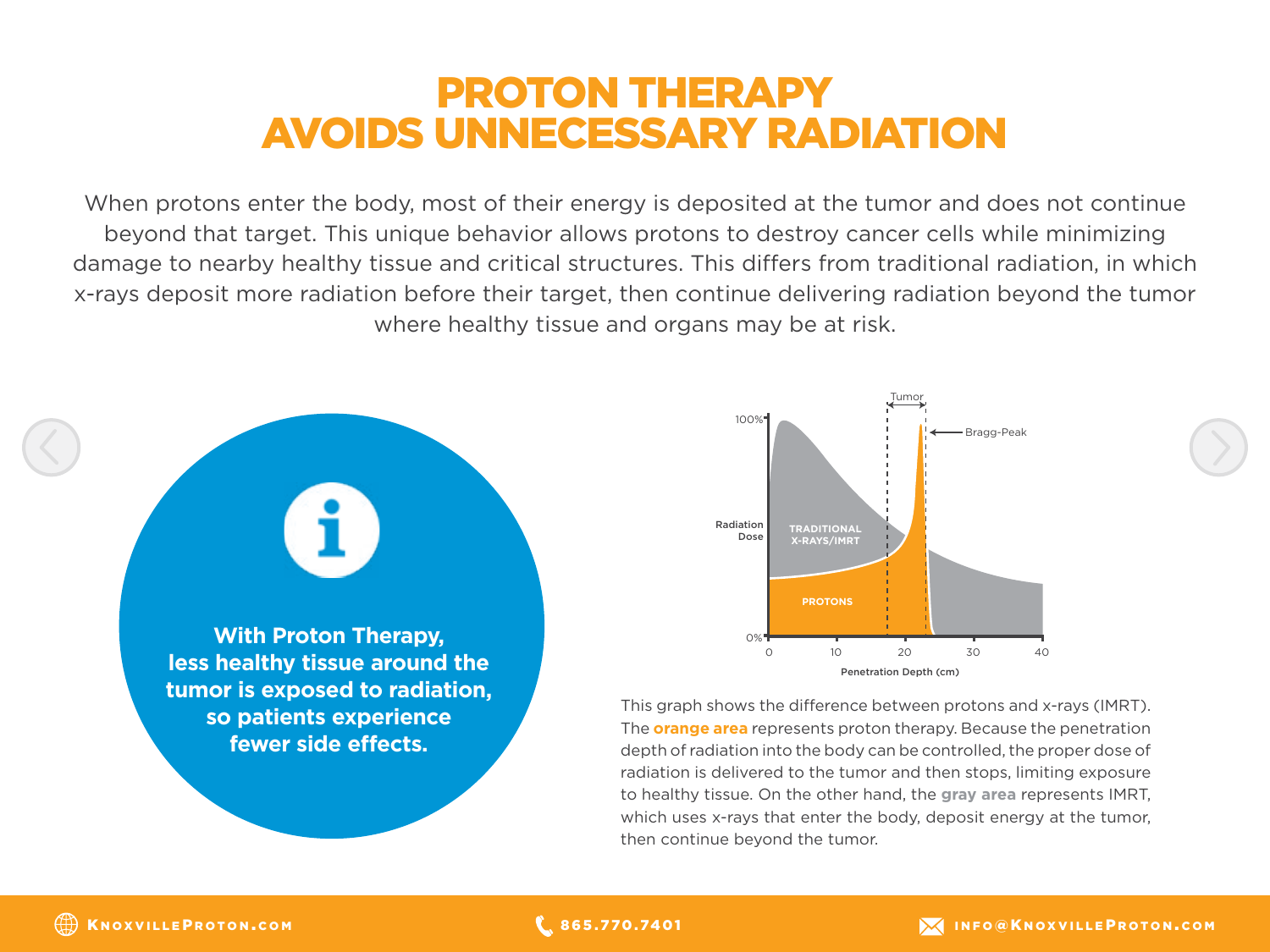# COMPARING YOUR TREATMENT OPTIONS

Below are examples of brain tumors treated with proton therapy (Example A) and traditional x-rays (Example B). In both therapies, the tumor is treated with radiation. However, proton therapy avoids unnecessary radiation to the healthy brain tissue and critical structures surrounding the tumor.

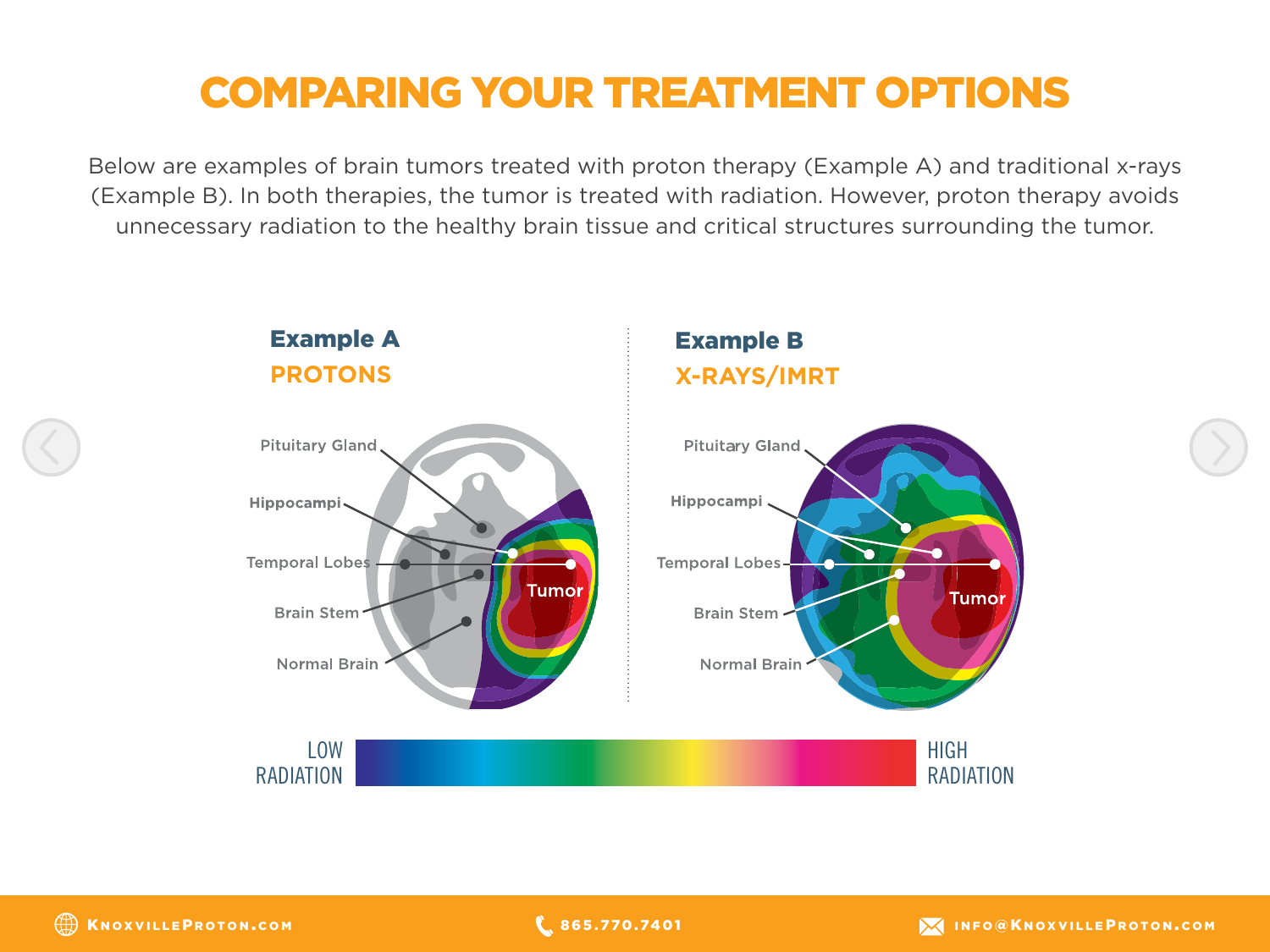## FREQUENTLY ASKED QUESTIONS

#### **Does proton therapy have any side effects?**

Proton therapy treatment is painless and often reduces the risk of side effects. Some patients may experience mild side effects like skin redness or irritation in the area treated, which can be managed by our Care Team.

#### **Is proton therapy approved by the FDA?**

Proton therapy is not experimental. It was approved by the FDA in 1988 and is now considered one of the most advanced cancer treatments in the world.

#### **Where can I find the results of studies on proton therapy?**

There are many clinical studies proving the effectiveness of proton therapy, as well as its ability to lower the risk of side effects compared to traditional radiation and other treatments. Learn more about these studies at ProtonBenefits.com.

#### **Can proton therapy be combined with other treatments?**  $\bullet$

Depending on the cancer diagnosis, proton therapy is often combined with other treatments, including chemotherapy, hormone therapy, surgery, and traditional x-ray radiation. Proton therapy is important to consider because it lowers the risk of damage to healthy tissue and vital organs.

#### **Is proton therapy covered by insurance?** $\bullet$

Proton therapy is covered by most major carriers. Coverage varies based on many factors, including cancer type, stage, and specific benefits. As coverage continues to expand with major insurance carriers, the best way to determine coverage is to contact our Cancer Care Experts at 865-770-7401 who can connect you to our Financial Services team.